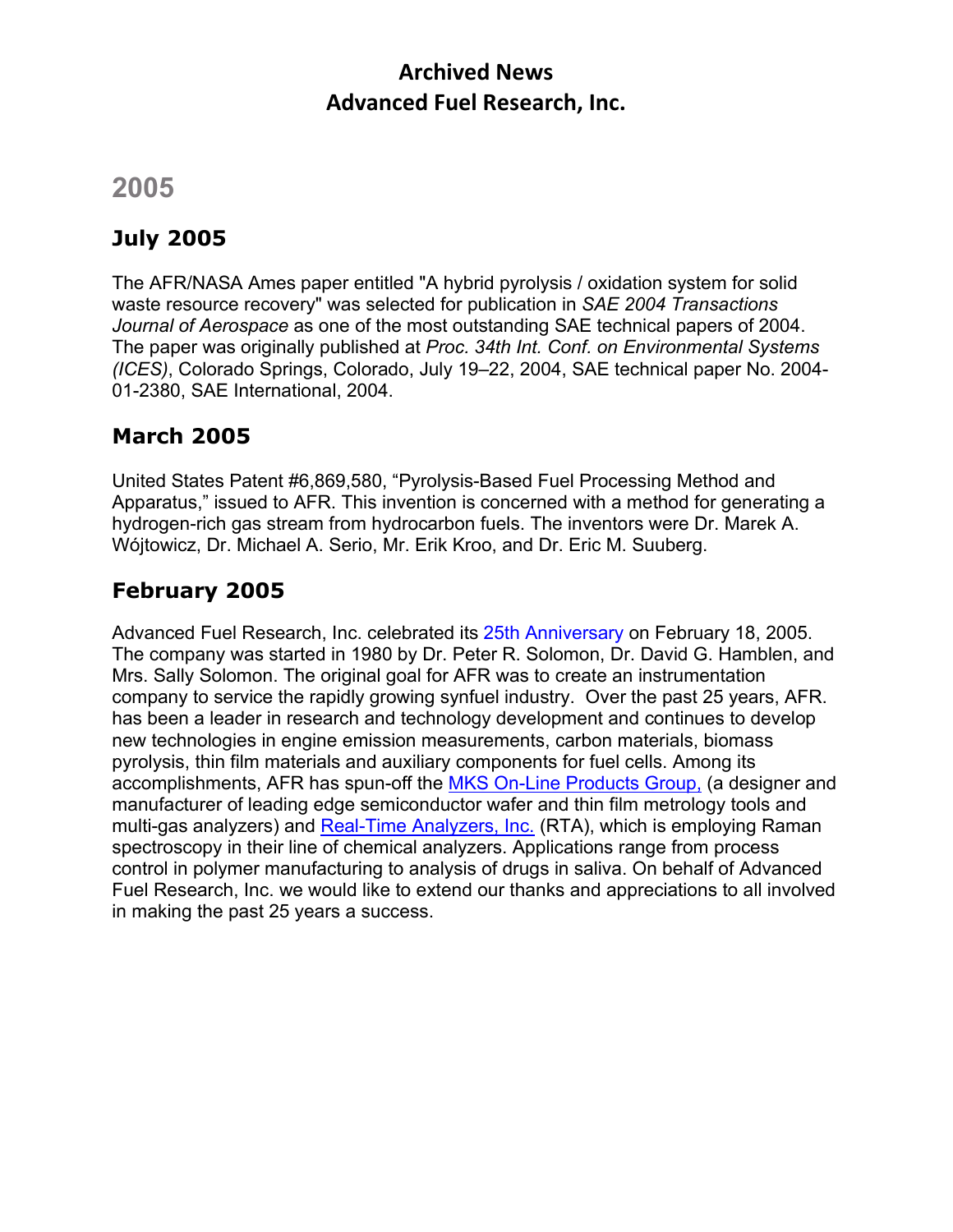# **2004**

#### **November 2004**

Successful pilot-scale testing was performed at Metso Minerals Corporation, Danville Pennsylvania, using AFR's technology for producing virgin carbon black from oils derived from waste-tire pyrolysis. This work was performed under EPA SBIR funding received to develop a pyrolysis-based concept for waste-tire utilization.

### **October 2004**

AFR is notified that it will receive a patent for its invention "Pyrolysis-Based Fuel Processing Method and Apparatus." This invention is concerned with the extraction of hydrogen from diesel fuel and other liquid fuels, a key enabling technology for the "Hydrogen Economy."

### **August 2004**

AFR receives a DOE Phase I SBIR Award titled "Carbon Dioxide Recovery from Combustion Flue Gas Using Carbon Supported Amine Sorbents." This project will investigate the use of novel sorbent materials to remove CO<sub>2</sub> from smoke stacks.

## **July 2004**

- Dr. Michael Serio presented the paper "Kinetics of Methane and Tar Evolution During Coal Pyrolysis" at the 30th International Symposium on Combustion held at the University of Illinois, Chicago (July 25-30, 2004). This paper is the latest in a series of more than 50 papers that AFR has written on the kinetics of coal pyrolysis over the past 25 years.
- Dr. Michael Serio presented a paper at the 34th International Conference on Environmental Systems (Colorado Springs, CO, July 19-22, 2004) titled "A Hybrid Pyrolysis/Oxidation System for Solid Waste Resource Recovery." This paper was a joint effort with the NASA Ames Research Center in Moffett Field, CA.
- Dr. Wójtowicz presented two papers at the Carbon 2004 conference held at Brown University, Providence, RI, July 11–16, 2004. Dr. Wójtowicz also served on the Scientific Committee of the above conference. The presented papers are entitled "Carbon Black Derived from Waste Tire Pyrolysis Oil," and "Activated Carbon from Waste Tires for Mercury Emissions Control." The work reported in these papers was performed under EPA SBIR funding received by AFR to develop a pyrolysis-based concept for waste-tire utilization.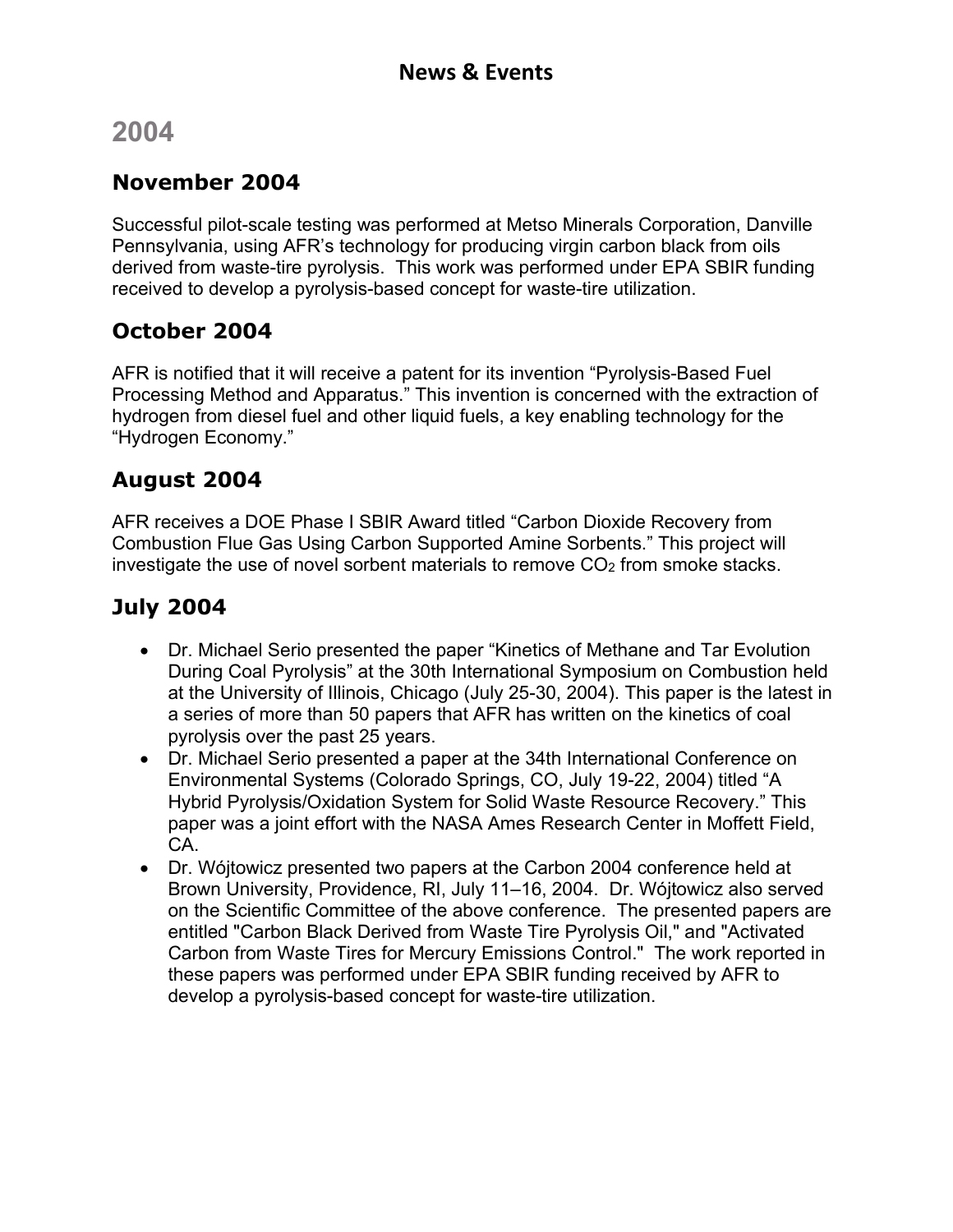#### **June 2004**

AFR receives a contract from the National Academy of Sciences titled "Detection of Radioactivity in Transit Stations." This project will be based on a concept called REDSTAR™ (Radiation Event Detection System: Track and Recognition) developed by Dr. Eric Rubenstein of AFR. During this month, the REDSTAR™ concept was also selected for the FastTrack program by the Connecticut Technology Council.

#### **May 2004**

AFR receives a USDA Phase I Award titled "Processing of Poultry Manure for Fuel Gas Production." This project will continue work on the utilization of poultry manure as a source of energy for distributed power generation.

**2003**

#### **November 2003**

AFR receives two NASA Phase II SBIR Awards. The first award, titled "A Hybrid Pyrolysis/Incineration System for Solid Waste Resource Recovery" continues AFR's development work on using pyrolysis processing for solid waste recycling in a Controlled Ecological Life Support System (CELSS). The second award, titled "Carbon-Supported Amine Sorbent Monoliths for Carbon Dioxide Removal" will continue AFR's work on the development of novel sorbents for air revitalization in space.

### **September 2003**

- U.S. Patent No. 6,626,981 entitled "Microporous Carbons for Gas Storage" was issued to AFR. The subject of this invention is the method for producing highly microporous sorbents for hydrogen and other gases. Hydrogen storage is a critical barrier to the large-scale implementation of fuel-cell systems.
- Dr. Marek Wójtowicz was elected Chair of the Division of Fuel Chemistry, American Chemical Society. The ACS Division of Fuel Chemistry provides a forum for documentation and communication to the international community of research and development results, in order to promote efficient and environmentally acceptable fuel production and use.

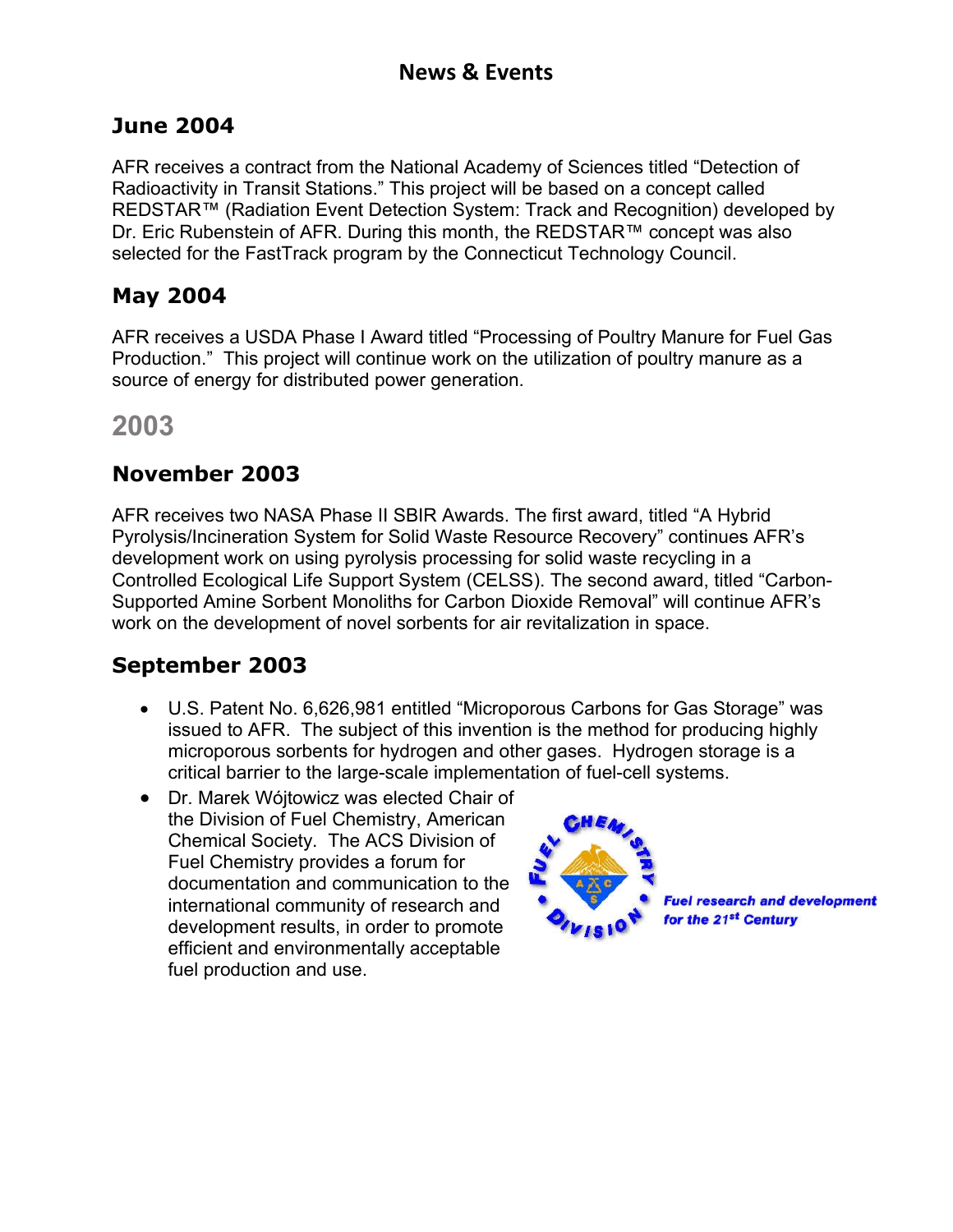Dr. Michael Serio has been named to the International Editorial Board

### **AUGUST 2003**

of *Fuel* (The Science and Technology of Fuel and Energy)

#### **May 2003**

At the 49th International Instrumentation Symposium in Orlando, FL, the Aerospace Industries Division of the ISA presented Mr. James Markham with the Major Charles Bassett III Outstanding Paper Award for "Instrument for Temperature and Condition Monitoring of Advanced Turbine Blades." The award carries a named endowment of \$1,000 to support an engineering college scholarship.

**2002**

### **September 2002**

**Chinese Seminar** - Dr. Marek Wójtowicz was an invited speaker on Fuel Cell Gas Storage, Fuel Cell Diesel Fuel Preprocessing, and Coal Pyrolysis Modeling at Tianjin University, near Beijing, China.

## **August 2002**

- At the Annual Meeting of the American Chemical Society, Dr. Michael Serio presented a paper "Pyrolysis Processing of Animal Manure to Produce Fuel Gases." Erik Kroo also presented a paper on "The Effect of Local Charge on Coal Reactivity Modeled with Single Large Polymer Macromolecule."
- Air Force Research Laboratory Headquarters publishes IMPACT story on the Portable MultiGas Analyzer Download SBIR Impact Story

# **June 2002**

AFR is profiled by the Connecticut Technology Council Download AFR Profile.

### **May 2002**

- AFR Next Generation Energy Group ("Hydrocarbons") received a grant from the US Department of Energy for "High-Performance Carbon Materials for Ultracapacitors."
- AFR's Combustion Monitoring & Control Group ("TurboSense") received a grant from the State of Connecticut Office of Policy and Management for turbine sensor technology intellectual property development.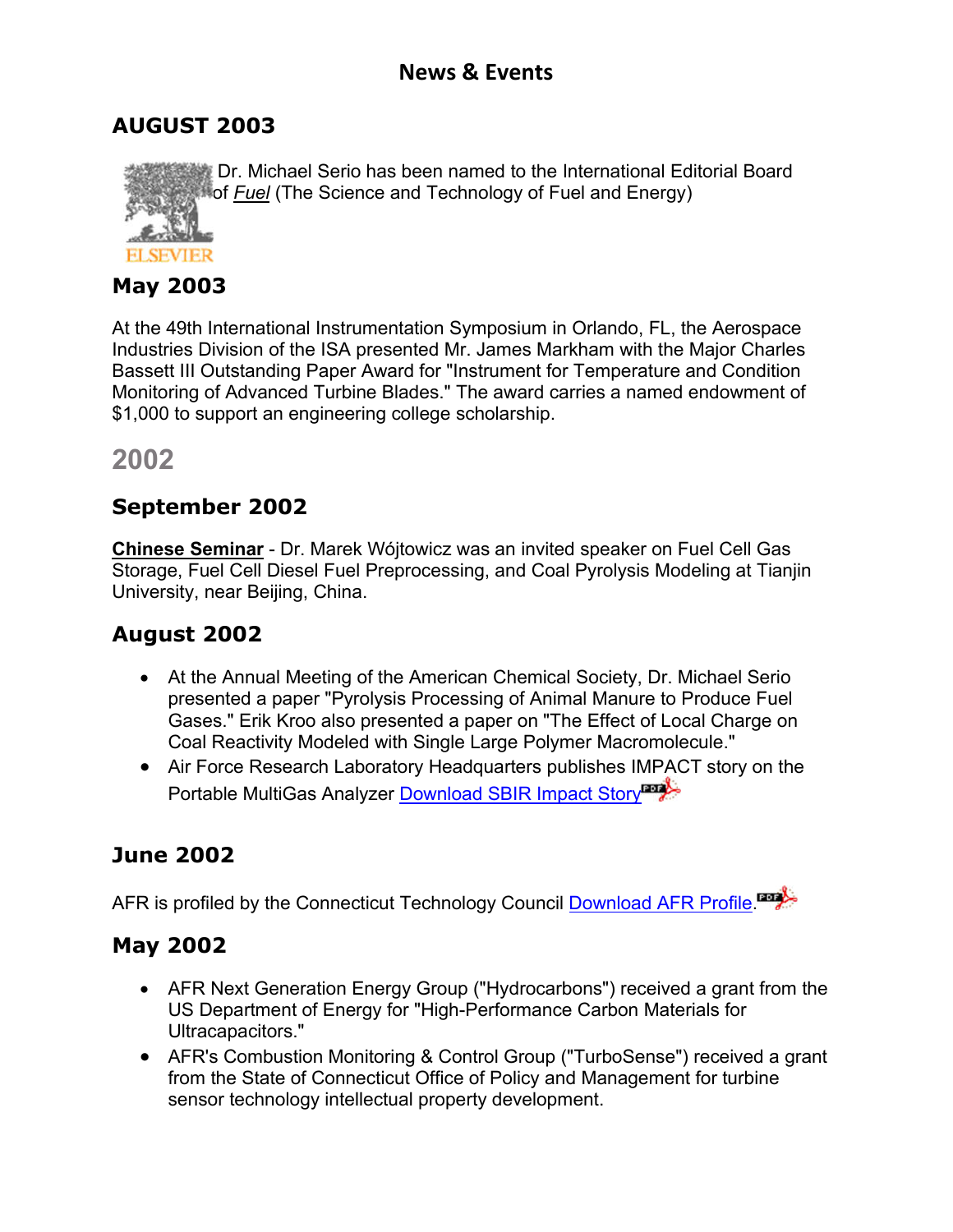#### **February 2002**

**Connecticut DEP Recognizes AFR for New Technology** - The State of Connecticut Department of Environmental Protection has recognized AFR for implementing important new environmental technology through the U.S. Department of Energy NICE<sup>3</sup> program.



*Pictured here at the recent media event are from left to right: The Honorable Lieutenant Governor of the State of Connecticut Jodi Rell, AFR Chief Executive Officer Jim Markham, DOE Office of Industrial Technologies Director Scott Richlen, and the State of Connecticut Department of Environmental Protection Commissioner Arthur Rocque, Jr.*

The NICE<sup>3</sup> Program (National Industrial Competitiveness through Energy, Environment, and Economics) has provided AFR the opportunity to place three new multigas combustion process monitors in industry for 12 month field demonstrations.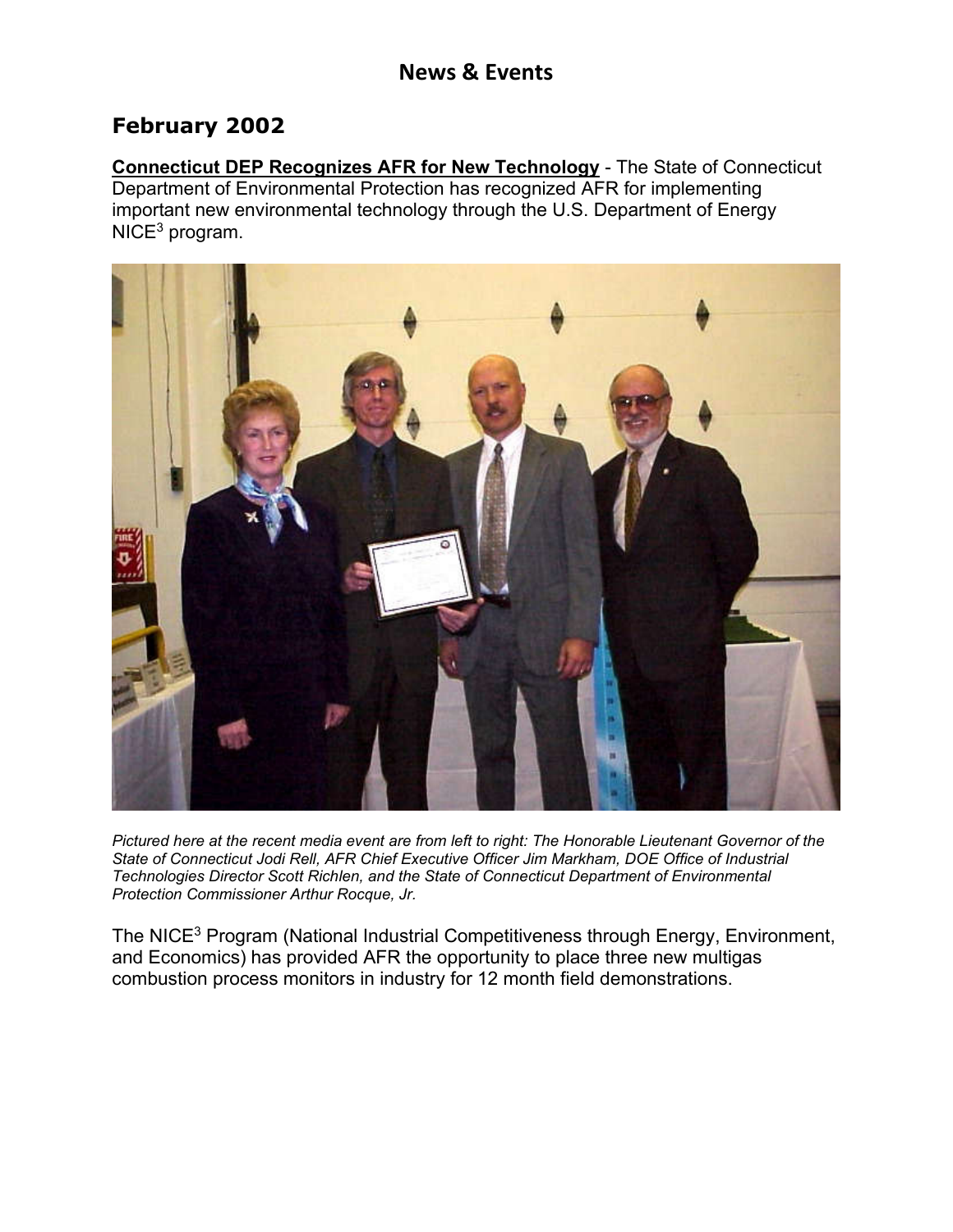# **2001**

### **December 2001**

The Air Force Research Laboratory (AFRL), headquartered at Wright-Patterson Air Force Base (WPAFB), Ohio, featured AFR's emission analysis technology as a Technology Horizons Spinoff. AFRL is responsible for the Air Force's annual \$1.2 billion science and technology program.

#### **November 2001**

U.S. Patent 6,322,613 issued to Dr. Marek Wójtowicz and Dr. Michael Serio for "Process for the recovery of mercury from a gaseous mixture": Adsorption of mercury on activated carbons derived from scrap tires enables the removal and recovery of mercury from combustion/incineration flue gas, with concurrent control of SOx and NOx

#### **September 2001**

AFR spin-offs Real-Time Analyzers, Inc., a firm specializing in advanced process Raman and surface enhanced Raman spectroscopy.

### **August 2001**

AFR wins its fourth R&D 100 Award, for Surface-Enhanced Raman Spectroscopy.

### **July 2001**

In collaboration with Brown University, a joint paper presentation at the 31st International Conference on Environmental Systems, Orlando, FL, "A Prototype Pyrolyzer for Solid Waste Resource Recovery in Space."

### **June 2001**

In collaboration with Siemens Power Generation, a joint paper presentation at the ASME Turbo Expo 2001, New Orleans, LA, "Simultaneous Short and Long Wavelength Infrared Pyrometer Measurements in a Heavy Duty Gas Turbine."

## **April 2001**

- AFR announced that its commercial spin-off company, On-Line Technologies Inc., was acquired by MKS Instruments in an agreement worth more than \$20 million. For more details, see MKS Products Group
- American Recycler reported on AFR's waste-to-energy technology development, "New Technologies for the Recycling of Waste Tires."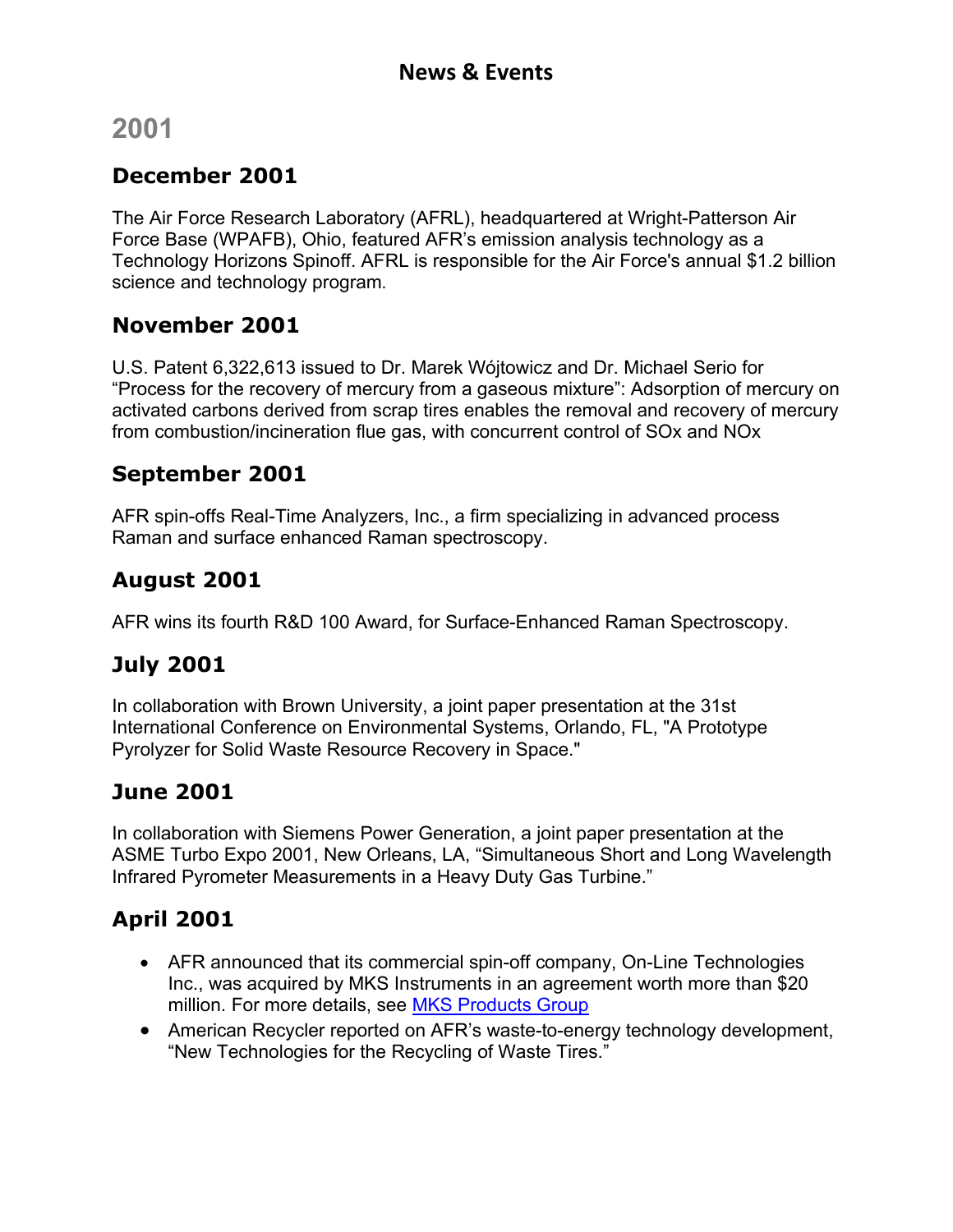#### **March 2001**

AFR publishes Spring 2001 "Research and Commercial Update" Download PDF file - News Letter March 2001.pdf (70 kb)

### **February 2001**

Department of Energy, Office of Industrial Technologies, Energy Efficiency and Renewable Energy, published a Project Fact Sheet on AFR's collaboration with the Connecticut Department of Environmental Protection (DEP) for Continuous Emission Monitoring (CEM), "Combustion Project Fact Sheet: Energy-Conserving Tool for Combustion-Dependent Industries." Download PDF file - advfuelrsh-factsheet.pdf (93 kb).

### **January 2001**

- The Ballistic Missile Defense Organization (BMDO) featured AFR in its "BMDO Update" newsletter, in an article entitled "Make Way for Smaller, Cheaper Multigas Analyzers". Download pdf file BMDO.pfd (257 kb)
- AFR's commercialization success was featured in the corporate newsletter of Dawnbreaker (Rochester, NY), a professional services firm providing commercialization assistance to advanced technology firms and their investors.

**2000**

## **December 2000**

SAE's "Aerospace Engineering Online" reported on AFR's collaborative effort with DOE; Ohio Aerospace Institute (OAI); Wright Patterson AFB; Arnold AFB; NASA Glenn; Pratt & Whitney; General Electric; and Rolls-Royce - to develop a jet engine pyrometer.

### **September 2000**

- The U.S. Small Business Administration has awarded AFR the Tibbetts Award. Named after Roland Tibbetts, acknowledged as the father of the Small Business Innovation Research (SBIR) Program, this prestigious national award recognizes AFR as exemplifying the best in SBIR achievement (economic impact of technological innovation, business achievement, effective collaboration, and state and regional impact)
- National Aeronautics & Space Administration (NASA) publishes SBIR/STTR Success story on AFR's surface-enhanced Raman technology, http://sbir.gsfc.nasa.gov/SBIR/successes/ss/9-028text.html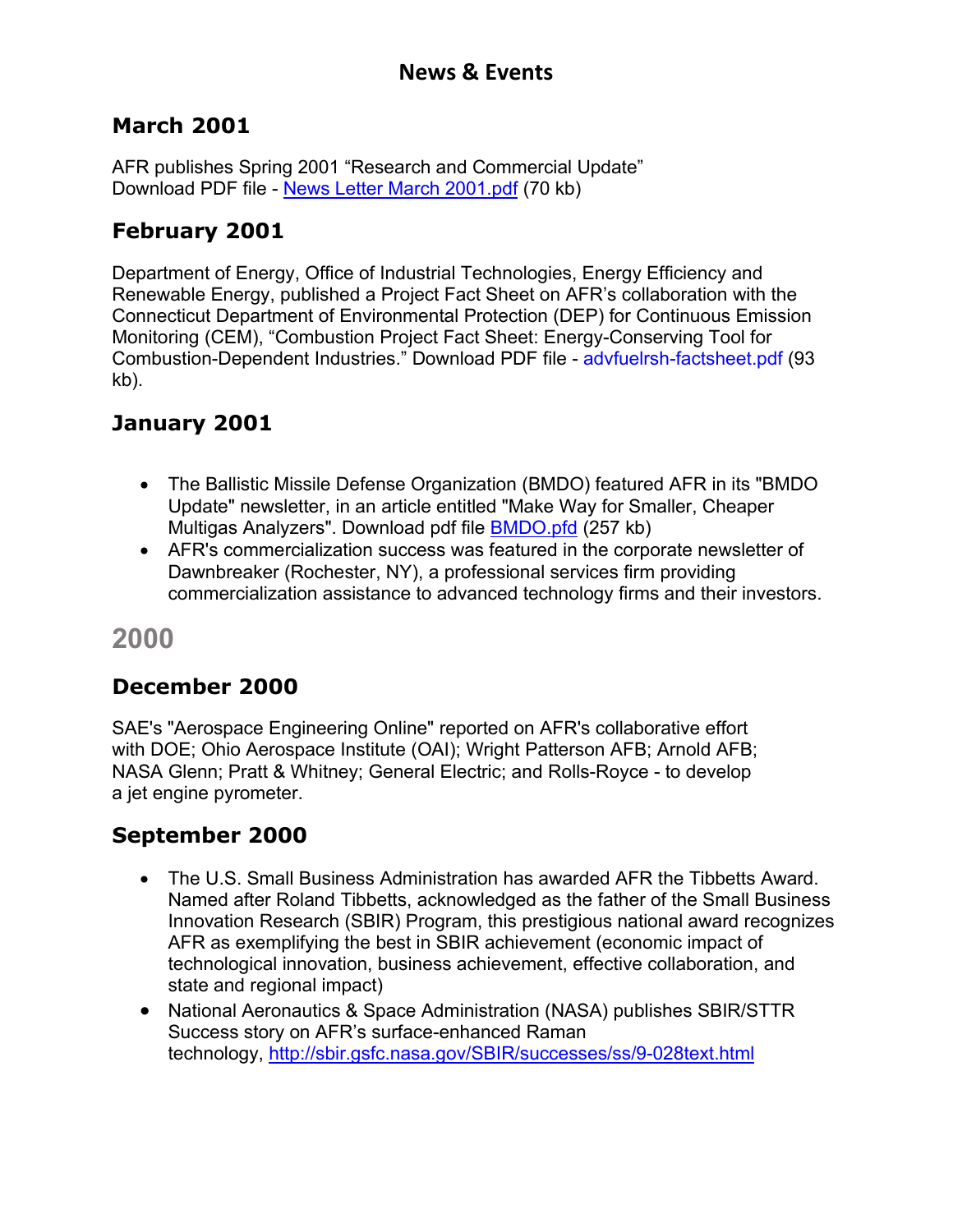### **July 2000**

AFR presents a paper at the 30th International Conference on Environmental Systems in Toulouse, France titled, "Pyrolysis Processing for Solid Waste Resource Recovery in Space."

## **June 2000**

- AFR presents two invited papers on combustion monitoring at the 21st AIAA Advanced Measurement Technology and Ground Testing Conference in Denver, CO. Paper AIAA 2000-2211 is a joint publication with Sverdrup Technology, Inc./AEDC of Arnold Air Force Base. Paper AIAA 2000-2212 is a joint publication with ABB Alstom Power Generation.
- AFR is invited and presents results of a DOE sponsored SBIR Phase I project on combustion monitoring titled "New Optical Coupling of Infrared Analyzers to Industrial Processes," to the DOE OIT Sensors & Controls Annual Meeting in Baltimore, MD.
- AFR completes a NASA Phase II SBIR project titled "Gas Storage Using Microporous Carbons." The objective of this project was to develop a method of manufacturing microporous carbon adsorbents for lightweight, high-energy density storage of gases. A prototype gas storage system was delivered to NASA under this project.
- AFR joined the National Institute of Standards and Technology (NIST) as a cooperative research partner to work on the Solid-State Imaging Infrared Polarimeter.

## **May 2000**

- AFR presents the Real-Time Analyzers (RTA) business plan to potential venture investors at a Department of Energy Dawnbreaker conference in Tysons Corner, Virginia. RTA will be a new independent spin-off of AFR sometime in 2001. The mission of RTA is to provide analyzers that perform continuous, real-time trace chemical detection with the ability to operate in harsh industrial environments. The initial products will employ Raman spectroscopy to measure chemical composition and will be targeted to serve the drug discovery and development markets.
- AFR is informed that it will receive an NSF SBIR Phase II award for the project "Whole Wafer Thermal Imaging for Real-Time Process Monitoring and Control." This is a collaborative project with FLIR and On-Line Technologies.
- AFR begins the DOD/AF SBIR Phase I project "Control Sensor for Turbine Engine Augmentor Rumble & Screech," which will involve a novel sensor system developed by AFR to detect incipient combustion instabilities in jet engine afterburners. A field test will be performed at an AEDC propulsion test facility at Arnold Air Force Base, TN.
- AFR is informed that it will receive a DOC SBIR Phase I award for the project "A Fast Scanning FT-IR Emission/Transmission Spectrometer for Spray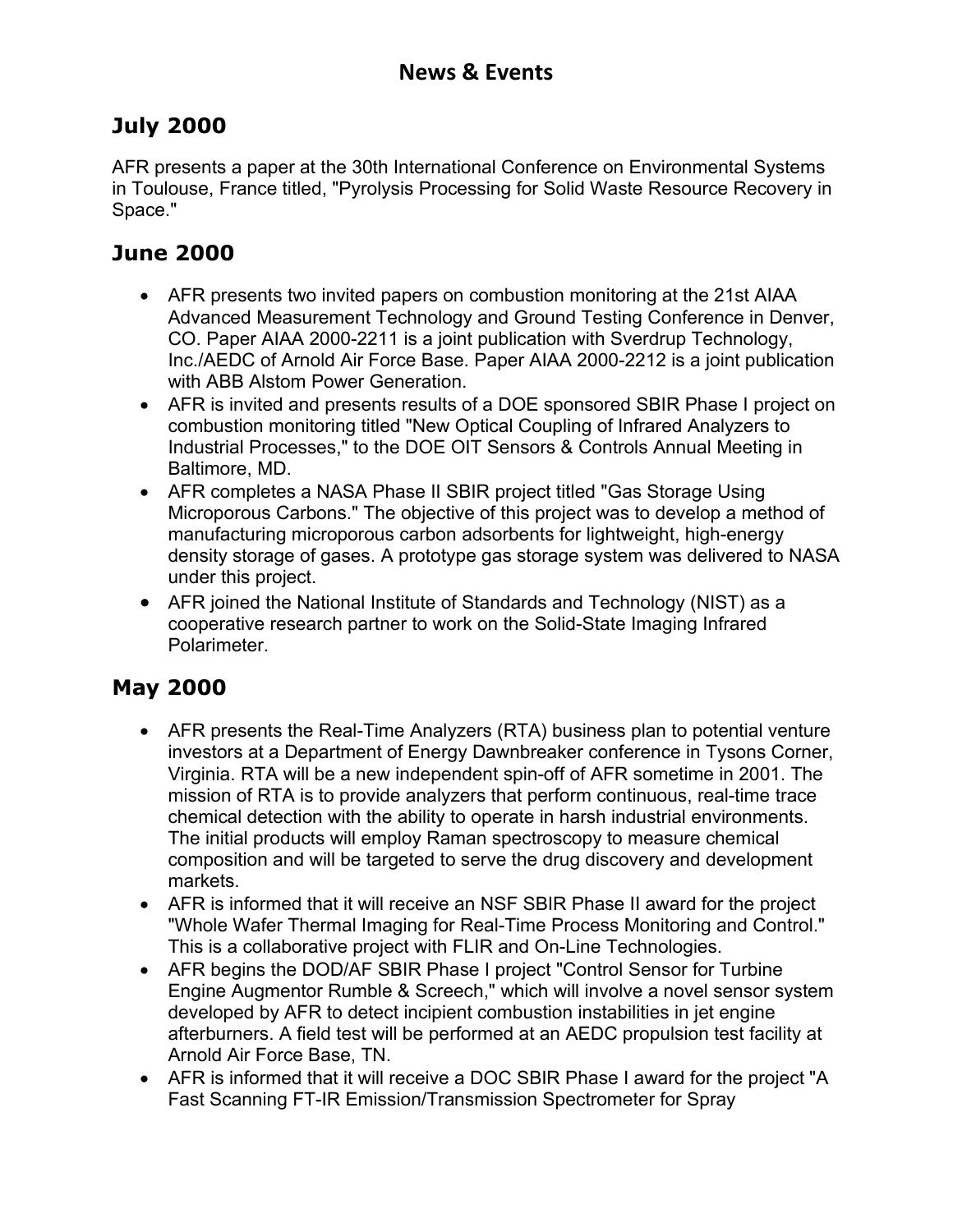Combustion Diagnostics." An FT-IR spectrometer system will be developed based on the On-Line Technologies, Inc., fast scanning interferometer system which can operate in the noisy environment of spray combustion systems. A field test will be performed at NIST in Gaithersburg, MD.

- AFR presents a paper on radiation thermometry at the 46th International Instrumentation Symposium in Bellevue, Washington.
- AFR completes a successful two-week field test/demonstration of a novel instrument for measuring the temperature of high-speed turbine blades in gas turbine engines with Siemens KWU in Berlin, Germany. This work was done under a DOE SBIR Phase II program.
- AFR begins a DOE sponsored NICE3 project for combustion monitoring with the Connecticut DEP as the State Sponsor. Industrial cost-sharing partners in the project are Pratt & Whitney, Air Pollution Characterization and Control, Northeast Generation Services, and On-Line Technologies.
- AFR delivers an FT-IR multi-gas analyzer prepared for turbine engine gas analysis to AEDC at Arnold Air Force Base. This prototype product that utilizes a new fast response long effective path gas cell was developed during an DOD/AFR sponsored SBIR Phase II project.

# **April 2000**

- AFR is an invited participant in a NASA workshop held in Houston, TX on Waste Processing and Resource Recovery for Advanced Life Support.
- AFR hires Mr. Ken Wexler as Director of Business Development. Mr. Wexler will focus on the commercialization of AFR's technology. He has more than 16 years of experience in Senior marketing and sales for worldwide manufacturer of computer hardware, chemicals, plastics, pulp & paper, and industrial equipment. He holds an M.A. in Chemistry from Columbia University and an M.B.A. from Rensselaer Polytechnic Institute.
- On-Line Technologies, Inc. (OLT), an AFR spin-off, recently recorded its second profitable quarter in a row accompanied by increasing revenue growth. OLT is manufacturing and marketing gas-state sensors, wafer-state sensors (for the semiconductor industry) process control software and thin film monitors based on AFR-developed technologies. It recently introduced the FilmExpert™ Advanced Film Analyzer and the first unit was delivered to Lucent Technologies. Orders for two additional units have been received. A Series 2010 Multi-Gas Analyzer was recently sold to Intel.

### **March 2000**

- AFR makes a presentation at the NASA Ames Center on its Phase II SBIR project titled "Pyrolysis Processing for Solid Waste Resource Recovery in Space."
- AFR officially introduces two new products, the "Industrial Raman Analyzer" and the "Surface Enhanced Raman Spectroscopy (SERS)" sample vials at the 2000 Pittsburgh Conference on Analytical Instrumentation. The Industrial Raman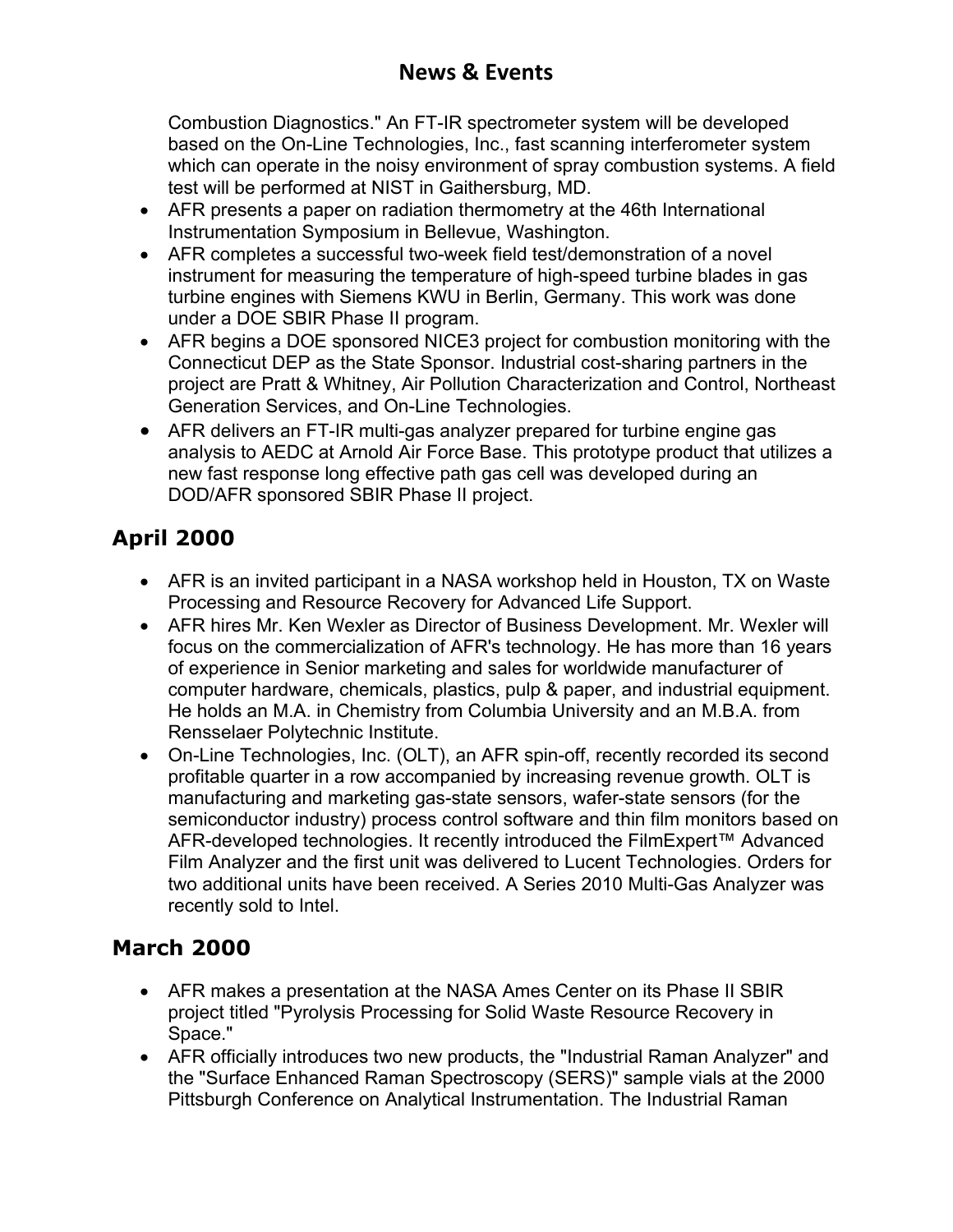### **News & Events**

Analyzer has been designed specifically for chemical process monitoring and control in production facilities. Fiber optic probes allow for in-situ, in-line, or atline measurements. The SERS vials can be used to significantly enhance the Raman signals for certain compounds, in some cases by a factor exceeding 106. These vials are suitable for numerous applications in the biochemical, biomedical, chemical, drug enforcement, environmental, forensics, and pharmaceutical fields.

- AFR supports the EPA Region 1 Accessing Federal Resources Workshop (Boston) by providing a presentation to less experienced small businesses. "Collaborations of a Small Business During SBIR Projects: The Good, The Bad, and The Ugly" was well received.
- AFR makes its second technology presentation to the SAE International Committee E-31. The committee is dedicated to providing industry with standard practices for emissions measurements from aircraft engines.
- AFR attends and makes a project presentation regarding combustion monitoring at the DOE NICE3 Commercialization Strategy Workshop in Albuquerque, NM.

### **January 2000**

AFR completes a field test/demonstration of a novel performance monitor for gas turbine engines with Pratt & Whitney in East Hartford, CT (EPA SBIR Phase I sponsorship). The prototype was installed in a turbine engine test cell and successfully performed in-situ gas composition measurements through the exhaust plume of an operating jet engine.

**1999**

### **December 1999**

AFR completes a field test/demonstration of a novel instrument for measuring the temperature of gas turbine engine parts under development with ABB Alstom Power in Windsor, CT (DOE SBIR Phase II sponsorship).

**November 1999** AFR receives an NSF Phase I SBIR award titled "High Sensitivity Raman Spectrometer." This project will design and test a hybrid Raman spectrometer suitable for "on-demand" or continuous process monitoring. This will be accomplished by employing an innovative design which overcomes the limitations traditionally associated with Raman Spectroscopy.

#### **October 1999**

AFR received an award under the NASA SBIR program. The title of this Phase II project is "Pyrolysis Processing for Solid Waste Resource Recovery in Space." The objective of this project is to produce a prototype waste disposal unit for long term space travel based on pyrolysis processing. This work will be done in collaboration with Hamilton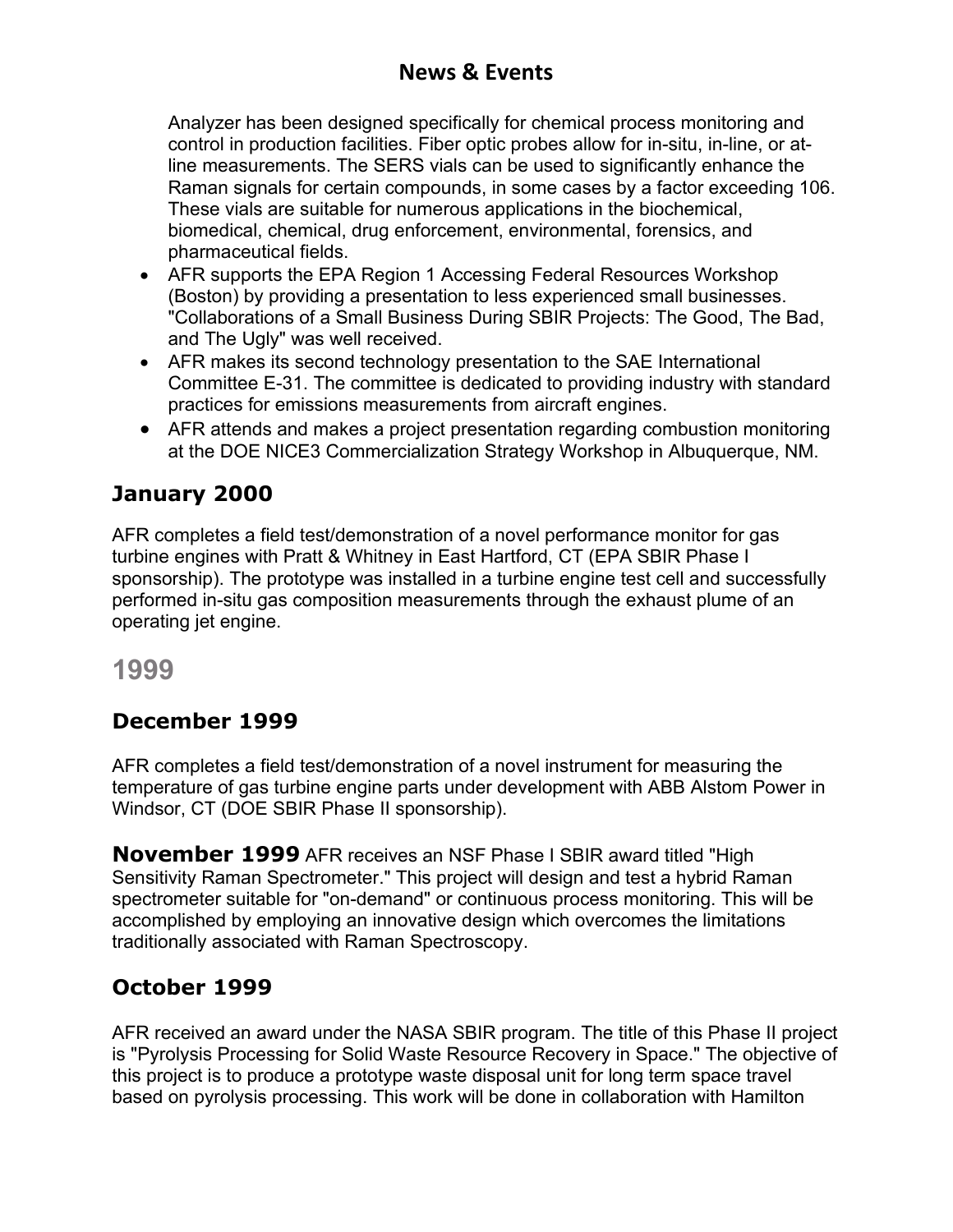Sundstrand Space Systems International, Brown University and On-Line Technologies, Inc.

## **September 1999**

- AFR holds a broad range of presentations and discussions in Japan with Coal Utilization Japan (CCUJ), Kyoto University, and Osaka Gas Co., Ltd.
- AFR receives a DOD Navy Phase I SBIR award titled "Development of a Portable FT-Raman Instrument for Fuel Characterization." This project will develop a field instrument to assess stored, host nation or captured fuel supplies.
- Dr. Marek Wójtowicz, Manager of the Hydrocarbons Group at AFR, presents two papers at the Tenth International Conference on Coal Science, Taiyuan, China, 12–17 September, 1999. The papers are entitled "Yields of pyrolysis products for coals originating in different parts of the world," and "Gasification behavior of coal chars originating in different parts of the world." The research reported in the papers was performed at AFR under the Brain-C project funded by two Japanese agencies: The Center for Coal Utilization Japan (CCUJ) and the New Energy & Industrial Technology Development Organization (NEDO). The work was carried out under a subcontract agreement with Idemitsu Kosan Co., Ltd.
- AFR is informed that it will receive an award under the NASA SBIR program. The title of this Phase II project is "Pyrolysis Processing for Solid Waste Resource Recovery in Space."

# **August 1999**

- Dr. Marek Wójtowicz, Manager of the Hydrocarbons Group at AFR, was involved in the Organization and Chairmanship for a symposium entitled "Recent Advances in Fuel Cells" at the 218th ACS National Meeting, New Orleans, CA, 21-26 August 1999.
- Organization and Chairmanship, and presentation of a paper for a symposium entitled "Recent Advances in Fuel Cells" at the 218th ACS National Meeting, New Orleans, CA, 21-26 August 1999.
- AFR delivers a Fourier Transform Infrared (FT-IR) Emission/Transmission (E/T) spectrometer to Arizona State University. This system will be used by researchers in the Dept. of Mechanical & Aerospace Engineering as a diagnostic tool for research on combustion.
- AFR signs a research contract with a Fortune 500 company to develop a robust biomass-pyrolysis model.

# **July 1999**

 A paper was presented at the 24th Biennial Conference on Carbon, Charleston, SC, 11-16 July, 1999: Wójtowicz, M. A., Bassilakis, R. and Serio, M. A., "Charoxidation reactivity at early and late stages of burn-off," Proc. Twenty-Fourth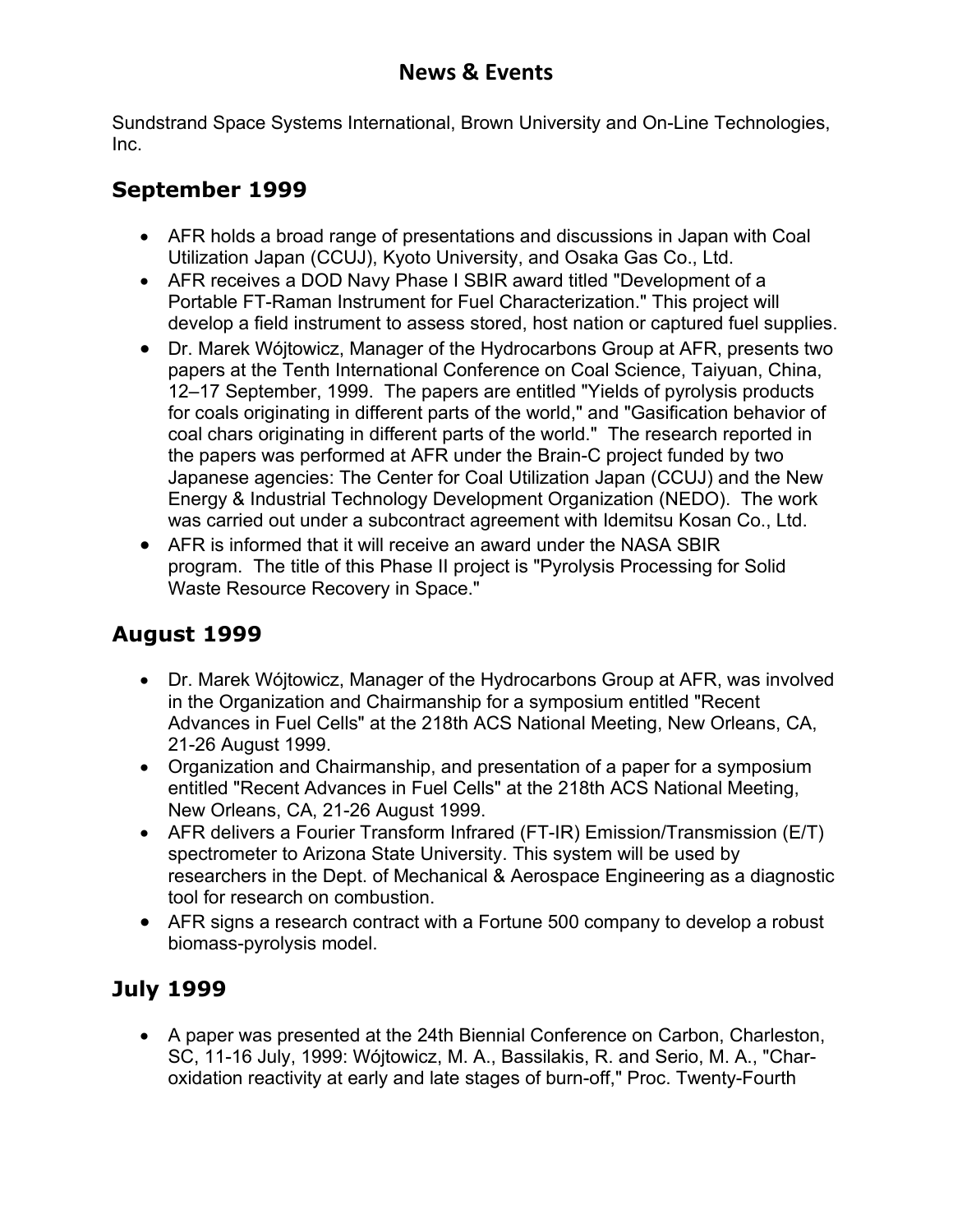Biennial Conference on Carbon, American Carbon Society, Charleston, South Carolina, July 11-16, 1999, vol. I, pp. 230-231.

- AFR is informed that it will receive two awards under the EPA SBIR program. One is a Phase II titled "The Manufacture of Carbon Black from Oils Derived from Scrap Tires," and one is a Phase I titled "Gas Turbine Engine Performance Monitor for Reduced Emissions.
- Two-month evaluations of AFR/On-Line gas analysis equipment are underway. In mid-July, AFR delivered an MG-2010 Multi-Gas Analyzer to Arnold Air Force Base in Tennessee. A second is scheduled to go to Rolls Royce Allison in Indiana. Both will monitor turbine engine exhaust gas.
- AFR wins two Phase I awards under the DOE SBIR program titled "New Optical Coupling of Infrared Analyzers to Industrial Processes," and "Improved Carbon Molecular Sieve Membranes for Oxygen-Nitrogen Separation.
- AFR completes development of a first-generation prototype FT-Raman system with its affiliate, On-Line Technologies, Inc.

# **April 1999**

- AFR signed a commercialization agreement with United Carbon Corporation to develop a full-scale process for the manufacture of carbon black from oils derived from waste-tire pyrolysis.
- Research on AFR's technology was supported by the Environmental Protection Agency under the Small Business Innovation (SBIR) program.
- AFR receives an award for the outstanding paper presented at the American Chemical Society Division of Environmental Chemistry meeting in Boston, Massachusetts (August, 1998). The paper was titled "Microwave-Assisted Control of Nitric Oxide, Nitrous Oxide and Ammonia Emissions.
- AFR and On-Line are featured in an article in BMDO Update, a quarterly publication of the Ballistic Missile Defense Organization (BMDO) Technology Applications Program. The article discusses the evolution of On-Line as a spinoff from AFR based on technology developed with support from the BMDO, DOE, NSF, Air Force and other government and private sources.
- On-Line introduces a new product called the INDUCT™ analyzer which provides quantitative, simultaneous, rapid, in-situ determination of over 20 gas concentrations within the feed or exhaust line of process equipment. The system features a large dynamic range (low ppb to percent), under 1 sec. response time, temperature and pressure compensation and lifetime calibration.

## **January 1999**

 AFR receives an award for best poster presentation at the Gordon Research Conference on Hydrocarbon Resources held in Ventura, CA. The paper was titled "Hydrogen Storage Carbons Derived from Polyvinylvidene Chloride (PVDC).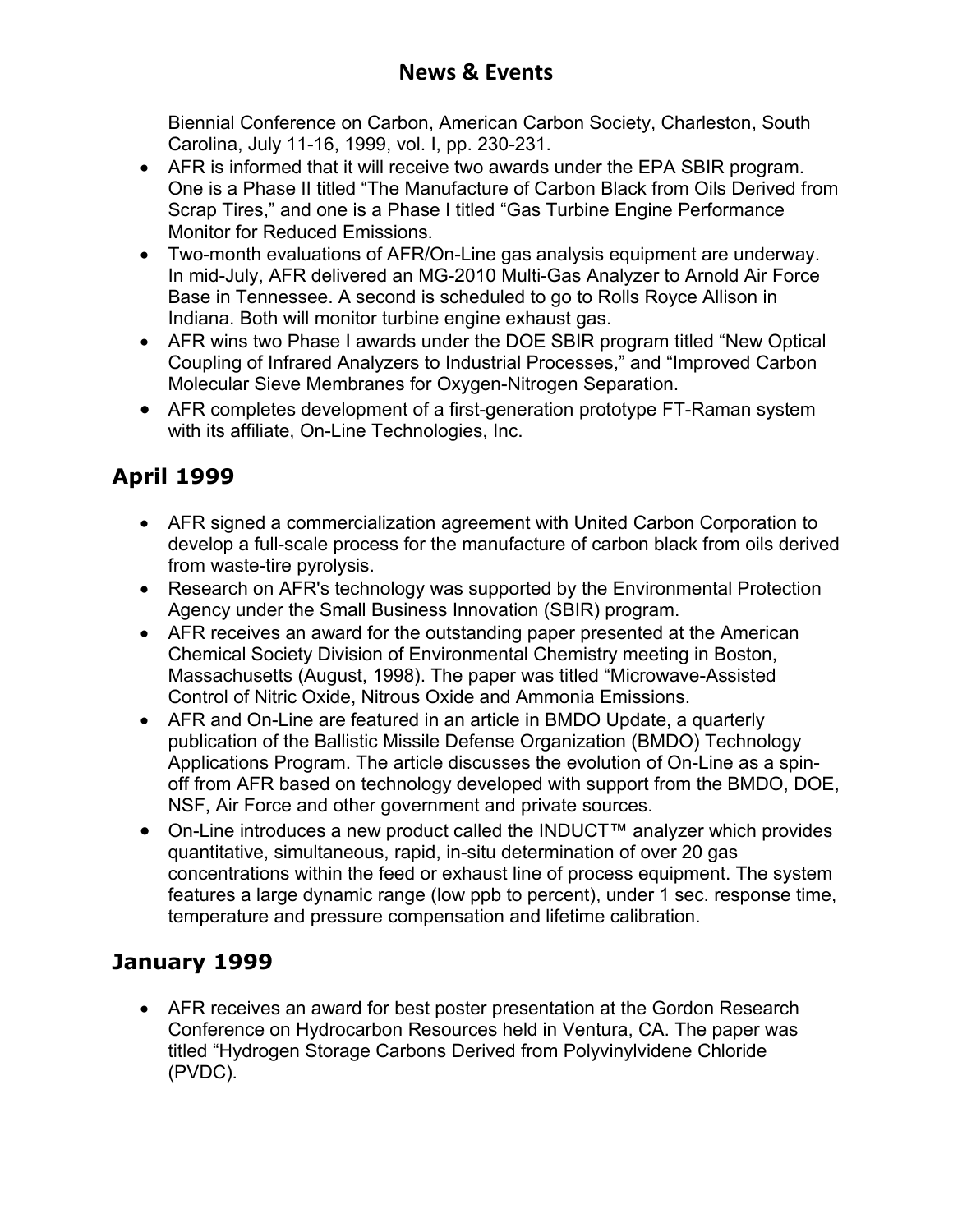#### **News & Events**

 Ms. Sally Solomon retired from AFR after 18 years as Office Manager and Director of Human Resources. She is being replaced by Ms. Susan White, who was promoted from being the Assistant Office Manager and Contracts Administrator. Ms. Solomon was one of the founders of AFR and will continue in her role as Secretary-Treasurer of the corporation and a member of the Board of Directors. In addition to her new duties, Ms. White will continue in her role as Contract Administrator.

### **1998**

#### **December 1998**

- AFR delivers a Fourier Transform Infrared (FT-IR) Emission/Transmission (E/T) spectrometer to the NASA Lewis Research Center. This spectrometer will be used as a diagnostic instrument for laboratory and microgravity combustion diagnostics.
- AFR participates as a finalist in the DOE/Dawnbreaker Commercialization Assistance Program. A business plan is presented for TurboSense, a company that will design, develop, manufacture, and market novel turbine engine performance and health monitors. The market will be manufacturers and end users of advanced gas turbine engines for electricity generation and propulsion.

#### **November 1998**

AFR introduces its latest product, sample vials for Surface-Enhanced Raman Spectroscopy (SERS). A solution containing the sample is injected into vial which is placed in the sample compartment of a Raman spectrometer. A proprietary coating on the vial enhances the intensity of the Raman signal, in some cases more than a factor of  $10<sup>6</sup>$ .

#### **October 1998**

- Dr. Marek Wójtowicz, Manager of the Hydrocarbons Group at AFR, presented an invited keynote lecture at the Third International Conference on Materials Engineering for Resources (ICMR '98), Akita, Japan, 26-28 October 1998. The paper was entitled "Microporous carbon adsorbents for hydrogen storage."
- AFR receives two NASA SBIR Phase I Awards, "Study of Agent Effectiveness in Suppression of Aircraft Post-Crash Cabin Fires Using Advanced FT-IR Diagnostics" and "Pyrolysis Processing for Solid Waste Resource Recovery in Space.
- On-Line Technologies, Inc., an AFR spin-off that is also based in East Hartford, Connecticut has opened a Silicon Valley office to support both its customer base as well as development work taking place in the Western United States. Dr. Matt Richter has been hired as Applications Manager to oversee the new operations. On-Line is a manufacturer of optical sensors and Advanced Process Control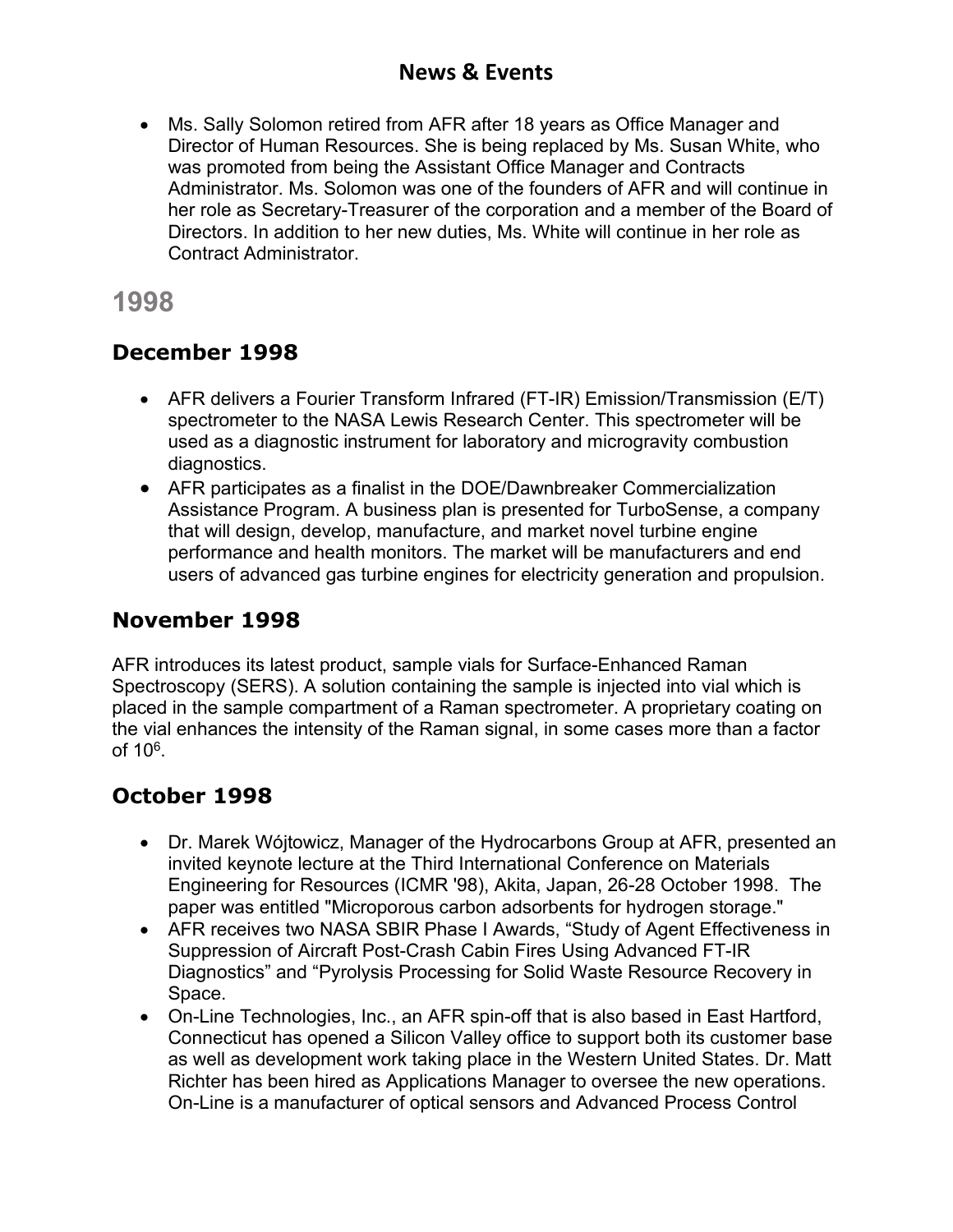systems. On-Line Technologies can be reached at MKS On-Line Products or 860-291-0719 in CT or 650-424-8559 in CA.

- On-Line introduces a new product, Process Sense™, a compact, low cost quantitative, in-situ sensor for determining gas composition within a production feed line, process equipment or exhaust gas line. This analyzer utilizes infrared absorption; changing filters is all that is requested to measure different gases.
- AFR receives NSF Phase I SBIR grants titled "Macroscopic and Molecular Interactive Simulations for Physical Science Education" and "Whole Wafer Thermal Imaging for Real-Time Process Monitoring and Control."

## **August 1998**

• For more information about AFR and our success with NASA see the NASA SBIR/STTR Mall

AFR employees present three papers of the  $27<sup>th</sup>$  Symposium (International) on Combustion held at the University of Colorado at Boulder. The titles were "Modeling of Biomass Pyrolysis Kinetics," "Prediction of Horizontal Flame Spread Using a Theoretical and Experimental Approach," and "Planar to Laser Induced Fluorescence Imaging of Crevice Hydrocarbon Emissions in a Spark-Ignited Engine."

 Dr. Marek Wójtowicz, Manager of the Hydrocarbons Group at AFR, presented a keynote lecture at the EUROCARBON '98 conference, Strasbourg, France, 5-9 July, 1998. The paper was entitled "Microporosity development in carbons for gas-storage applications.

## **March 1998**

- On -Line Technologies, Inc., an AFR spin-off will officially open its new manufacturing facility on April 30, 1998. This new facility will allow for increased production of On-Line's FT-IR spectrometers which are used for thin film characterization and gas analysis. For additional information, please visit MKS On-Line Products.
- Agreements were reached with Dynamotive Corporation (Vancouver, BC) to continue testing their BioLime™ based technologies for  $SO_{x}$ , N<sub>2</sub>O, and  $NO<sub>x</sub>$  control. The relationship with Dynamotive began in 1995 and has involved six separate projects.

## **February 1998**

- Dr. Michael Serio, President of AFR, gave an invited lecture titled "Modeling of Coal Pyrolysis Processes" at the International Symposium on Advanced Energy Technology in Sapporo, Japan (February 2-4, 1998).
- Dr. Marek Wójtowicz, Manager of the Hydrocarbons Group at AFR, gave two invited lectures at the Coal Research Center (CRC) Coal Chemistry Symposium, Sydney, Australia (February 16-18, 1998). One lecture concerned "TGA-FTIR